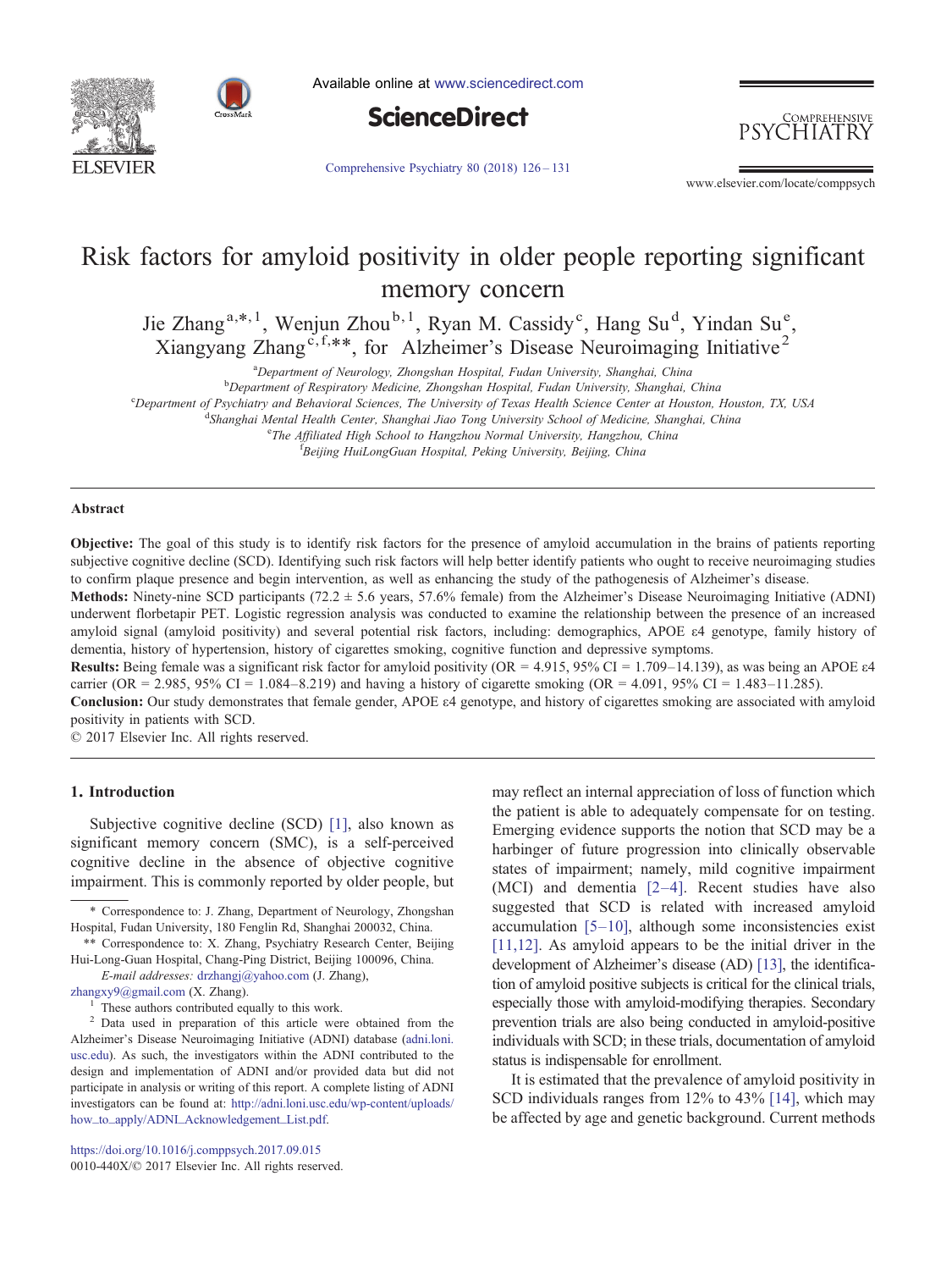such as CSF protein analysis and amyloid neuroimaging are not feasible at the large scale necessary to identify sufficient numbers of eligible subjects for clinical trials. Thus, identifying factors which strongly predict amyloid positivity in SCD would facilitate the process of clinical trial recruitment and provide a useful tool for studying AD pathogenesis. Although risk factors related with amyloid accumulation have been extensively reported in cognitively normal and cognitively impaired individuals [\[15](#page-4-0)–17], the risk factors for the unique category of patients reporting SCD, but testing normally, have not been well-studied. Thus, our current study aimed to examine, in patients reporting SCD, the relationship between amyloid positivity and the following relevant risk factors: demographics, APOE ε4 genotype, family history of dementia, history of hypertension, history of cigarettes smoking, cognitive function and depressive symptoms.

#### 2. Materials and methods

#### 2.1. ADNI dataset

Cross-sectional data used in the preparation of this paper were extracted from the Alzheimer's Disease Neuroimaging Initiative (ADNI) database ([adni.loni.usc.edu\)](http://adni.loni.usc.edu) during January 2017. The ADNI was founded in 2003 as a public-private partnership, led by Principal Investigator Michael W. Weiner, MD. The primary aim of ADNI has been to verify whether clinical and neuropsychological assessment, neuroimaging and other biomarkers can be integrated to measure the progression of MCI and early AD. Participants have been recruited from  $> 50$  sites in the USA and Canada. For up-to-date information, see [www.adni](http://www.adni-info.org)[info.org](http://www.adni-info.org). The ADNI was conducted after institutional review board approval at each site. Written informed consent was abstained from all participants or their authorized representatives.

#### 2.2. Participants

For the present analysis, participants were selected if they were diagnosed as having significant memory concern (SMC). In ADNI, SMC, rather than SCD, was used to denote this self-perceived cognitive decline – thus, we will use the term SMC when referring to this dataset. The eligibility criteria for selecting SMC have been described previously [\[18\].](#page-4-0) In brief, SMC participants had subjective memory concerns, quantified by using the Cognitive Change Index (CCI, positive if sum of first 12 items  $> 16$  [\[19\],](#page-4-0) a Clinical Dementia Rating (CDR) of 0, a Mini-Mental State Examination (MMSE) score ≥ 24,normal performance on the Wechsler Logical Memory Delayed Recall (LM-delayed), and no informant-reported memory complaints. (Further information about the ADNI cohort can be found at [www.adni-info.org](http://www.adni-info.org)).

## 2.3. Florbetapir-F18 positron emission tomography

Florbetapir PET data were processed and acquired as described previously [\[20,21\].](#page-4-0) Mean florbetapir standard uptake value ratios (SUVRs) were created from cortical gray matter (lateral and medial anterior frontal, posterior cingulate, lateral parietal, and lateral temporal regions) and normalized to the whole cerebellum (gray and white matter). Amyloid positivity was defined as  $\text{SUVRs} > 1.11$  and amyloid negativity as SUVRs  $\leq$  1.11, as described previously [\[22\]](#page-4-0). More detailed information about PET protocols and data can be found on the ADNI website [\(http://adni.loni.](http://adni.loni.usc.edu/methods/) [usc.edu/methods/\)](http://adni.loni.usc.edu/methods/).

# 2.4. Clinical and genetic data

ADNI participants underwent comprehensive clinical and neurocognitive assessments. In the present analysis, data on demographics, APOE ε4 genotype, medical history, family history of dementia, MMSE and Geriatric Depression Scale (GDS-15) were obtained from ADNI database. Because the GDS has a "complaint" question (do you feel you have more problems with memory than most?), we created an adjusted GDS removing that question. We did not include participants with inconclusive family histories of dementia  $(n = 6)$ . Participants without imaging data were also excluded  $(n = 3)$ . The final sample for the present analysis was comprised of 99 older people with SMC.

#### 2.5. Statistics analysis

Our variables of interest were the following: demographics, APOE ε4 genotype, history of hypertension, history of cigarettes smoking, family history of dementia, MMSE scores, depressive symptoms, and amyloid positivity. These were summarized using descriptive statistics. Logistic regression models were used to assess predictors of amyloid positivity. Univariate regression models were used for the analysis of age, gender (male or female), education, marital status (married, never married, divorced, widowed), APOE ε4 genotype (carrier or non-carrier), history of hypertension (yes or no), history of cigarettes smoking (yes or no), family history of dementia (yes, or no), MMSE scores, depressive symptoms with different amyloid status. Then, we constructed a multivariate logistic regression model using a forward LR sequence. The significant predictors identified in the univariate logistic regression models were then entered in another multivariate logistic regression model which controlled for the potential impacts of age and educational level. All analyses were completed using SPSS version 22.

# 3. Results

#### 3.1. Participants' characteristics

The characteristics of the 99 SMC participants with a Florbetapir PET scan are summarized in [Table 1.](#page-2-0) The median age of the sample was 71.3 years, ranging from 60 to 90 years. Forty-two (42.4%) participants were men. The median years of schooling were 17, ranging from 8 to 20 years. 69 (69.7%) were married, 10 (10.1%) never married, 8 (8.1%) were divorced and 12 (12.1%) were widowed. There were 60 (60.6%) participants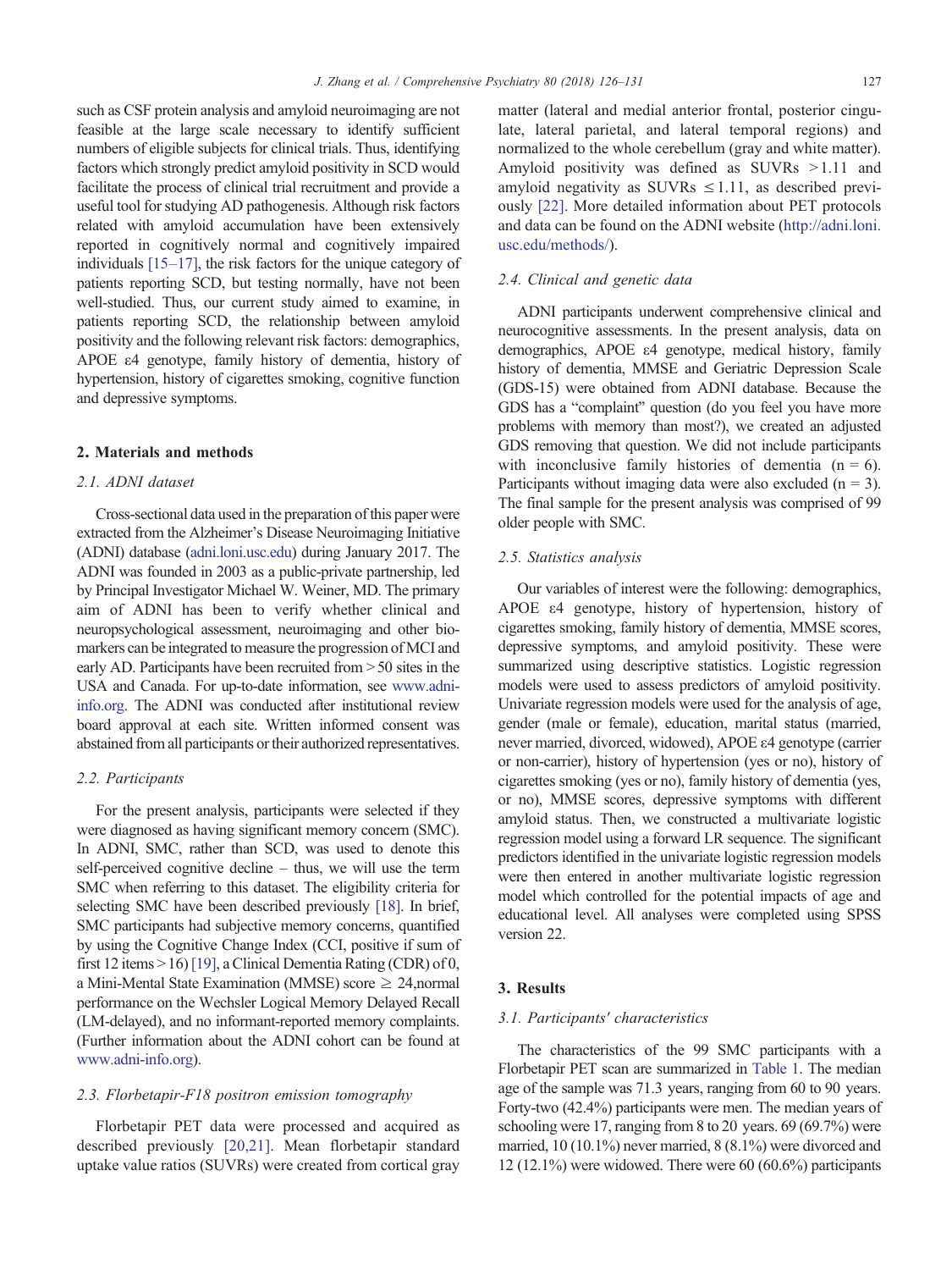<span id="page-2-0"></span>

| Table 1                              |  |
|--------------------------------------|--|
| Characteristics of the study sample. |  |

| Characteristics                        | $n = 99$            |
|----------------------------------------|---------------------|
| Age, years                             | $71.3(67.2 - 76.5)$ |
| Male, $n$ $\left(\frac{9}{6}\right)$   | 42 (42.4)           |
| <b>Education</b> years                 | $17(16-19)$         |
| Married, $n$ $(\%)$                    | 69 (69.7)           |
| APOE ε4 positive, n $(\%)$             | 30(30.3)            |
| Family history of dementia, $n$ (%)    | 60(60.6)            |
| MMSE points                            | $29(28-30)$         |
| Adjusted GDS-15 points                 | $0(0-1)$            |
| History of cigarettes smoking, $n$ (%) | 47 (47.5)           |
| Hypertension, $n$ $(\%)$               | 44 (44.4)           |
| Global florbetapir PET (SUVR)          | $1.13 \pm 0.18$     |
| Amyloid positive, $n$ $\binom{0}{0}$   | 34 (34.3)           |

Abbreviations: MMSE: Mini-Mental State Examination; GDS: Geriatric Depression Scale.

Continuous variables are presented as median (interquartile range).

with a family history of dementia, 30 (30.3%) with at least 1 APOE ε4 allele, 47 (47.5%) having a history of cigarettes smoking and 44 (44.4%) had a history of hypertension. The median (interquartile range, IQR) MMSE scores and GDS scores were 29 (28–30) and 0 (0–1), respectively. 34 (34.3%) had florbetapir retention ratio  $>1.11$ .

#### 3.2. Predictors of amyloid positivity

Table 2 provides summaries of univariate logistic regression models. Female gender, APOE ε4 carrier status and history of

Table 2 Summary of univariate logistic regression models.

| Characteristics               | Outcome: amyloid positivity |       |  |
|-------------------------------|-----------------------------|-------|--|
|                               | OR (95% CI)                 | p     |  |
| Age, years                    | 1.050                       | 0.202 |  |
| Gender                        |                             |       |  |
| Male                          | 1.0                         |       |  |
| Female                        | $3.565(1.406 - 9.034)$      | 0.007 |  |
| <b>Education</b> years        | 0.924                       | 0.342 |  |
| Marital status                |                             |       |  |
| Married                       | 1.0                         |       |  |
| Never married                 | 1,424 (0.365–5.564)         | 0.611 |  |
| Divorced                      | $1.282(0.281 - 5.851)$      | 0.749 |  |
| Widowed                       | $1.526(0.435 - 5.349)$      | 0.509 |  |
| $APOE$ $\varepsilon$ 4 status |                             |       |  |
| Negative                      | 1.0                         |       |  |
| Positive                      | $4.0(1.616 - 9.90)$         | 0.003 |  |
| Family history of dementia    |                             |       |  |
| No                            | 1.0                         |       |  |
| Yes                           | $0.893(0.383 - 2.081)$      | 0.793 |  |
| <b>MMSE</b> scores            | 0.97                        | 0.861 |  |
| Adjusted GDS-15               | 0.651                       | 0.081 |  |
| History of cigarettes smoking |                             |       |  |
| No                            | 1 <sub>0</sub>              |       |  |
| Yes                           | $3.572(1.485 - 8.590)$      | 0.004 |  |
| Hypertension                  |                             |       |  |
| N <sub>0</sub>                | 1.0                         |       |  |
| Yes                           | $0.679(0.291-1.582)$        | 0.370 |  |

MMSE: Mini-Mental State Examination; GDS: Geriatric Depression Scale.

| Table 3                                           |  |  |
|---------------------------------------------------|--|--|
| Summary of multivariate logistic regression model |  |  |

| Characteristics               | Outcome: amyloid positivity |       |  |  |
|-------------------------------|-----------------------------|-------|--|--|
|                               | OR (95% CI)                 | p     |  |  |
| Gender                        |                             |       |  |  |
| Male                          | 1.0                         |       |  |  |
| Female                        | 4.915 (1.709-14.139)        | 0.003 |  |  |
| APOE ε4 status                |                             |       |  |  |
| Negative                      | 1.0                         |       |  |  |
| Positive                      | 2.985 (1.084-8.219)         | 0.034 |  |  |
| History of cigarettes smoking |                             |       |  |  |
| N <sub>0</sub>                | 1.0                         |       |  |  |
| Yes                           | $4.091(1.483 - 11.285)$     | 0.007 |  |  |

cigarettes smoking were significantly associated with amyloid positivity. Then these three factors, while controlling for age and education, were entered in the multivariate logistic regression model. Table 3 provides summaries of multivariate logistic regression model. We found that amyloid positivity was associated with these three predictors, including female gender (adjusted OR = 4.915, 95% CI = 1.709–14.139), APOE  $\varepsilon$ 4 carrier status (adjusted OR = 2.985, 95% CI =  $1.084 - 8.219$ ) and history of cigarettes smoking (adjusted  $OR = 4.091$ , 95%  $CI = 1.483 - 11.285$ .

### 4. Discussion

In the present study, we aimed to identify potential factors of amyloid positivity in older people with SMC. Our findings showed that female gender, APOE ε4 genotype and history of cigarette smoking were associated with amyloid positivity among individuals with SMC.

We found sex differences in amyloid burden among SMC individuals, with more amyloid positivity in females. Some epidemiologic studies have suggested that females have a higher prevalence [\[23\]](#page-4-0) and incidence [\[24\]](#page-4-0) of AD, and our data indicate that sex may contribute to AD pathogenesis through amyloid-β (Aβ) dependent pathway. In line with our findings, previous animal studies have shown that females have more amyloid deposition than their male counterparts[\[25,26\],](#page-4-0) providing direct evidence that sex differences in amyloid accumulation may play the critical role in AD pathogenesis. However, in human postmortem studies, the results were conflicting and inconclusive [\[27,28\]](#page-4-0), and these discrepant findings may be due to, at least in part, the fact that several potential confounding factors, like age, education, APOE ε4 genotype and cardiovascular risk factors, were not adequately adjusted. Recent study using amyloid neuroimaging suggested that females deposit more amyloid in the brain than males in a community-based cohort without dementia [\[29\]](#page-4-0), although some inconsistencies exist here as well [\[14,30\].](#page-4-0) Further study is needed to elucidate the exact relationship between sex and amyloid pathology.

As expected, we found that the presence of APOE ε4 genotype increased the odds of amyloid positivity among SMC individuals. Being homozygous for APOE ε4 appears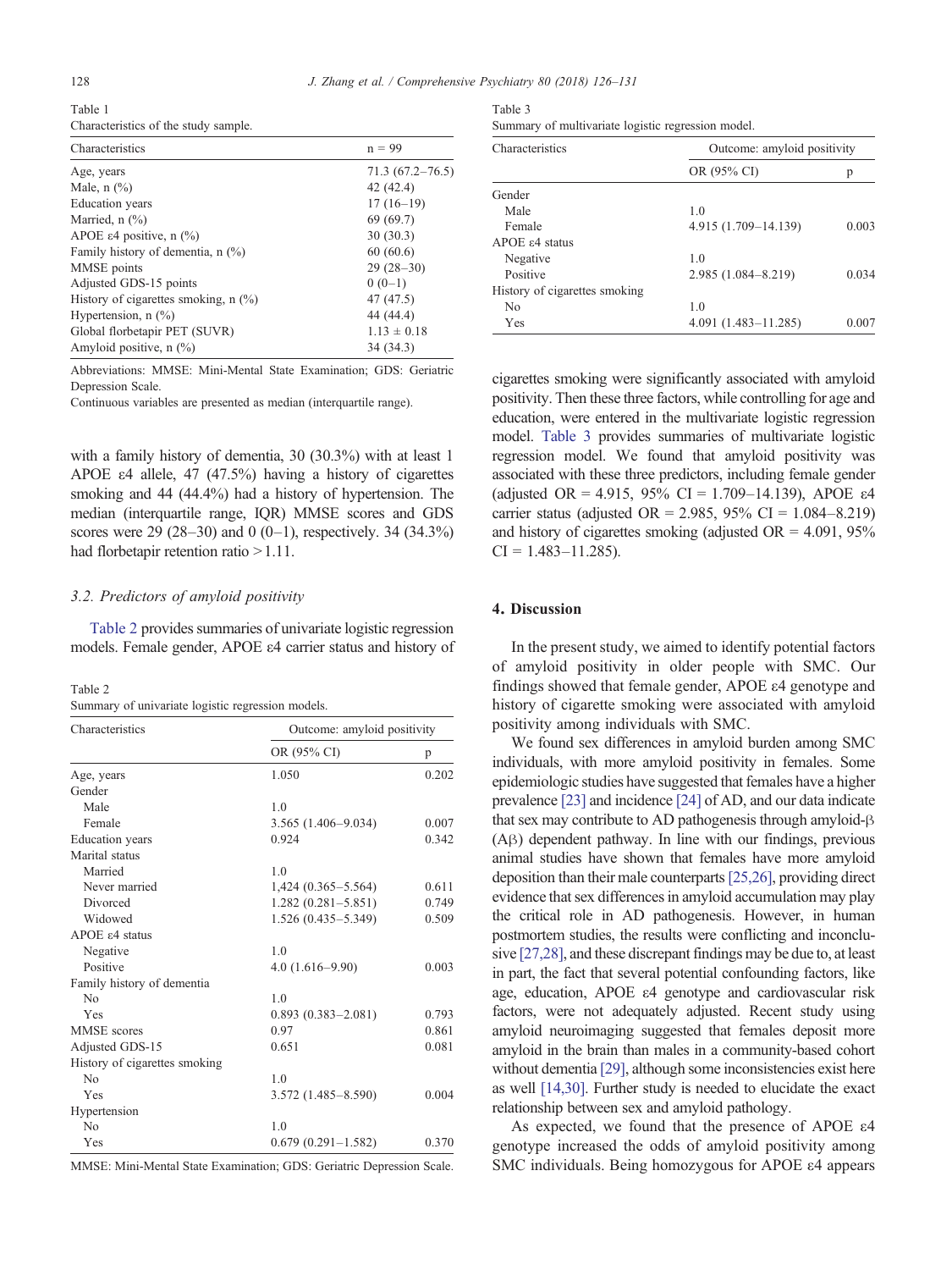<span id="page-3-0"></span>to be the largest genetic risk factor for AD [\[31\],](#page-4-0) and our findings suggest that this correlates with amyloid accumulation even in SMC. Previous animal studies have demonstrated that the impacts of APOE ε4 on amyloid-β aggregation [\[32,33\]](#page-4-0) and clearance [\[34\]](#page-4-0) may play the critical role in the AD pathogenesis, which is in line with our findings. Additionally, results of neuropathological studies in AD patients indicated that APOE ε4 carriers possessed elevated levels of Aβ, Aβ oligomers and plagues depositions in the brain [\[35](#page-4-0)–37]. Neuroimaging studies have also shown that APOE ε4 genotype portends increased amyloid accumulation both in cognitively normal older people [\[38\]](#page-4-0) and in mild cognitive impairment (MCI) patients [\[39\]](#page-4-0), although studies in AD subjects have yielded contradictory results [\[39,40\].](#page-4-0) Further, studies have suggested that APOE ε4 carriers possess more amyloid burden than APOE ε4 non-carriers among SMC individuals [\[18,41\].](#page-4-0) Findings from brain imaging studies and animal models indicate that blood-brain barrier (BBB) dysfunction may precede onset of neurodegeneration and cognitive impairment, thereby contributing to the pathogenesis of AD [\[42\].](#page-4-0) Emerging evidence shows that APOE play a critical role in the maintenance of BBB integrity in an isoform dependent manner and that lack of APOE results in BBB breakdown [\[43,44\].](#page-4-0) In comparison with APOE ε3 knock-in mice, BBB permeability is elevated in APOE ε4 knock-in mice [\[43,44\].](#page-4-0) By activating a proinflammatory CypA–nuclear factor-kB-matrix-metalloproteinase-9 pathway in pericytes, investigators found that APOE ε4 knock-in mice, but not APOE ε2 and APOE ε3, have a damaged BBB [\[44\]](#page-5-0). Importantly, BBB breakdown also leads to impaired amyloid-β clearance, and oligaemia in turn increases amyloid-β production [\[45\].](#page-5-0) Taken together, our findings are largely consistent with APOE ε4 literature, supporting the notion that APOE ε4 may result in decreased amyloid-β clearance and thus enhance the development of AD.

In this study, history of cigarettes smoking was found to be associated with increased amyloid burden in SMC individuals. This finding was consistent with in vitro [\[46\]](#page-5-0), animal model [\[47\],](#page-5-0) human postmortem [\[48\]](#page-5-0) and epidemiological studies [\[49\]](#page-5-0) demonstrating that smokers have significantly increased amyloid pathology and risk of AD. However, the exact mechanisms by which smoking exerts its detrimental effect in AD remain elusive. Several potential pathways may be involved, including smoking related oxidative stress, neuroinflammation, altered mitochondrial respiratory chain function induced by some cigarettes combustion products, dysfunction of the proteostasis machinery, impairments of blood-brain barrier (BBB) and so on. Further investigations are needed to elucidate the exact mechanisms by which smoking affects the pathophysiology of AD.

Our findings should be interpreted with caution because the study sample was relatively small; thus, further investigations with larger sample size are needed to increase the statistical power to elucidate the exact relationship between these factors and amyloid positivity. While our

study could not provide this level of granularity, the relationship between these risk factors and differential accumulation of amyloid across brain regions would be of great interest. Further study will be needed to clarify this association.

In conclusion, our findings revealed that female gender, APOE ε4 genotype and history of cigarettes smoking were associated with amyloid positivity among individuals with SMC.

#### Acknowledgements

Data collection and sharing for this project was funded by the Alzheimer's Disease Neuroimaging Initiative (ADNI) (National Institutes of Health Grant U01 AG024904) and DOD ADNI (Department of Defense award number W81XWH-12-2-0012). ADNI is funded by the National Institute on Aging, the National Institute of Biomedical Imaging and Bioengineering, and through generous contributions from the following: AbbVie, Alzheimer's Association; Alzheimer's Drug Discovery Foundation; Araclon Biotech; BioClinica, Inc.; Biogen; Bristol-Myers Squibb Company; CereSpir, Inc.; Cogstate; Eisai Inc.; Elan Pharmaceuticals, Inc.; Eli Lilly and Company; EuroImmun; F. Hoffmann-La Roche Ltd. and its affiliated company Genentech, Inc.; Fujirebio; GE Healthcare; IXICO Ltd.; Janssen Alzheimer Immunotherapy Research & Development, LLC.; Johnson & Johnson Pharmaceutical Research & Development LLC.; Lumosity; Lundbeck; Merck & Co., Inc.; Meso Scale Diagnostics, LLC.; NeuroRx Research; Neurotrack Technologies; Novartis Pharmaceuticals Corporation; Pfizer Inc.; Piramal Imaging; Servier; Takeda Pharmaceutical Company; and Transition Therapeutics. The Canadian Institutes of Health Research is providing funds to support ADNI clinical sites in Canada. Private sector contributions are facilitated by the Foundation for the National Institutes of Health ([www.fnih.org](http://www.fnih.org)). The grantee organization is the Northern California Institute for Research and Education, and the study is coordinated by the Alzheimer's Therapeutic Research Institute at the University of Southern California. ADNI data are disseminated by the Laboratory for Neuro Imaging at the University of Southern California.

# Conflicts of interest

The authors declare that they have no conflict of interest.

## References

- [1] [Jessen F, Amariglio RE, van Boxtel M, Breteler M, Ceccaldi M,](http://refhub.elsevier.com/S1550-7424(17)30081-7/rf0005) [Chetelat G, et al. A conceptual framework for research on subjective](http://refhub.elsevier.com/S1550-7424(17)30081-7/rf0005) [cognitive decline in preclinical Alzheimer's disease. Alzheimers](http://refhub.elsevier.com/S1550-7424(17)30081-7/rf0005) [Dement 2014;10:844](http://refhub.elsevier.com/S1550-7424(17)30081-7/rf0005)–52.
- [2] [Reisberg B, Shulman MB, Torossian C, Leng L, Zhu W. Outcome over](http://refhub.elsevier.com/S1550-7424(17)30081-7/rf0010) [seven years of healthy adults with and without subjective cognitive](http://refhub.elsevier.com/S1550-7424(17)30081-7/rf0010) [impairment. Alzheimers Dement 2010;6:11](http://refhub.elsevier.com/S1550-7424(17)30081-7/rf0010)–24.
- [3] [Mitchell AJ, Beaumont H, Ferguson D, Yadegarfar M, Stubbs B. Risk](http://refhub.elsevier.com/S1550-7424(17)30081-7/rf0015) [of dementia and mild cognitive impairment in older people with](http://refhub.elsevier.com/S1550-7424(17)30081-7/rf0015)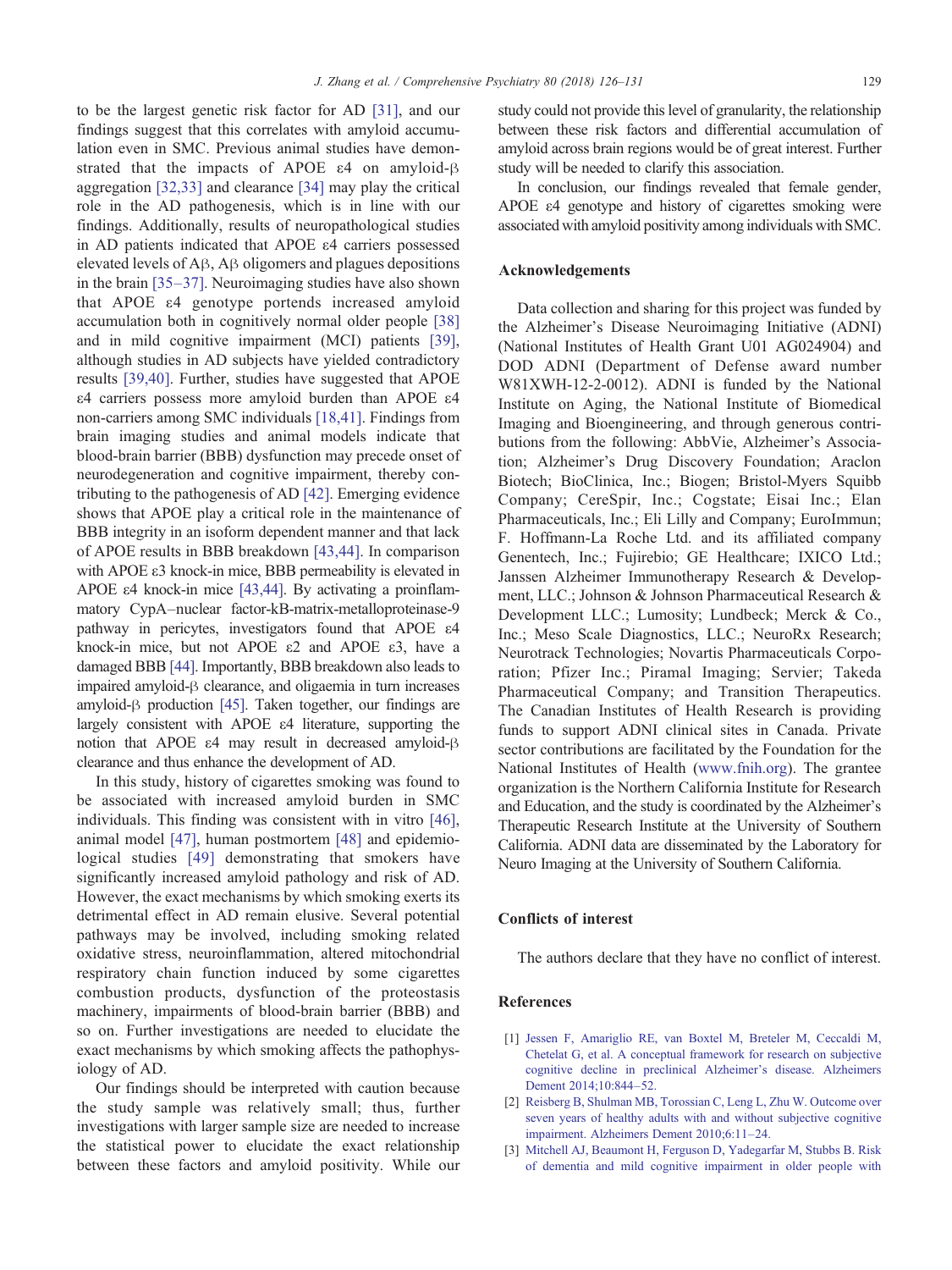<span id="page-4-0"></span>[subjective memory complaints: meta-analysis. Acta Psychiatr Scand](http://refhub.elsevier.com/S1550-7424(17)30081-7/rf0015)  $2014:130:439-51$ 

- [4] [Ronnlund M, Sundstrom A, Adolfsson R, Nilsson LG. Self-reported](http://refhub.elsevier.com/S1550-7424(17)30081-7/rf0020) [memory failures: associations with future dementia in a population](http://refhub.elsevier.com/S1550-7424(17)30081-7/rf0020)[based study with long-term follow-up. J Am Geriatr Soc 2015;63:](http://refhub.elsevier.com/S1550-7424(17)30081-7/rf0020) [1766](http://refhub.elsevier.com/S1550-7424(17)30081-7/rf0020)–73.
- [5] [Amariglio RE, Mormino EC, Pietras AC, Marshall GA, Vannini P,](http://refhub.elsevier.com/S1550-7424(17)30081-7/rf0025) [Johnson KA, et al. Subjective cognitive concerns, amyloid-beta, and](http://refhub.elsevier.com/S1550-7424(17)30081-7/rf0025) [neurodegeneration in clinically normal elderly. Neurology 2015;85:](http://refhub.elsevier.com/S1550-7424(17)30081-7/rf0025) 56–[62.](http://refhub.elsevier.com/S1550-7424(17)30081-7/rf0025)
- [6] [Amariglio RE, Becker JA, Carmasin J, Wadsworth LP, Lorius N,](http://refhub.elsevier.com/S1550-7424(17)30081-7/rf0030) [Sullivan C, et al. Subjective cognitive complaints and amyloid burden](http://refhub.elsevier.com/S1550-7424(17)30081-7/rf0030) [in cognitively normal older individuals. Neuropsychologia 2012;50:](http://refhub.elsevier.com/S1550-7424(17)30081-7/rf0030) [2880](http://refhub.elsevier.com/S1550-7424(17)30081-7/rf0030)–6.
- [7] [Perrotin A, Mormino EC, Madison CM, Hayenga AO, Jagust WJ.](http://refhub.elsevier.com/S1550-7424(17)30081-7/rf0035) [Subjective cognition and amyloid deposition imaging: a Pittsburgh](http://refhub.elsevier.com/S1550-7424(17)30081-7/rf0035) [Compound B positron emission tomography study in normal elderly](http://refhub.elsevier.com/S1550-7424(17)30081-7/rf0035) [individuals. Arch Neurol 2012;69:223](http://refhub.elsevier.com/S1550-7424(17)30081-7/rf0035)–9.
- [8] [Snitz BE, Lopez OL, McDade E, Becker JT, Cohen AD, Price JC, et al.](http://refhub.elsevier.com/S1550-7424(17)30081-7/rf0040) [Amyloid-beta imaging in older adults presenting to a memory clinic](http://refhub.elsevier.com/S1550-7424(17)30081-7/rf0040) [with subjective cognitive decline: a pilot study. J Alzheimers Dis](http://refhub.elsevier.com/S1550-7424(17)30081-7/rf0040) [2015;48\(Suppl 1\):S151](http://refhub.elsevier.com/S1550-7424(17)30081-7/rf0040)–9.
- [9] [Snitz BE, Weissfeld LA, Cohen AD, Lopez OL, Nebes RD, Aizenstein](http://refhub.elsevier.com/S1550-7424(17)30081-7/rf0045) [HJ, et al. Subjective cognitive complaints, personality and brain](http://refhub.elsevier.com/S1550-7424(17)30081-7/rf0045) [amyloid-beta in cognitively normal older adults. Geriatr Psychiatry](http://refhub.elsevier.com/S1550-7424(17)30081-7/rf0045) [2015;23:985](http://refhub.elsevier.com/S1550-7424(17)30081-7/rf0045)–93.
- [10] [Mielke MM, Wiste HJ, Weigand SD, Knopman DS, Lowe VJ, Roberts](http://refhub.elsevier.com/S1550-7424(17)30081-7/rf0050) [RO, et al. Indicators of amyloid burden in a population-based study of](http://refhub.elsevier.com/S1550-7424(17)30081-7/rf0050) [cognitively normal elderly. Neurology 2012;79:1570](http://refhub.elsevier.com/S1550-7424(17)30081-7/rf0050)–7.
- [11] [Hollands S, Lim YY, Buckley R, Pietrzak RH, Snyder PJ, Ames D, et](http://refhub.elsevier.com/S1550-7424(17)30081-7/rf0055) [al. Amyloid-beta related memory decline is not associated with](http://refhub.elsevier.com/S1550-7424(17)30081-7/rf0055) [subjective or informant rated cognitive impairment in healthy adults. J](http://refhub.elsevier.com/S1550-7424(17)30081-7/rf0055) [Alzheimers Dis 2015;43:677](http://refhub.elsevier.com/S1550-7424(17)30081-7/rf0055)–86.
- [12] [Rodda J, Okello A, Edison P, Dannhauser T, Brooks DJ, Walker Z.](http://refhub.elsevier.com/S1550-7424(17)30081-7/rf0060) [\(11\)C-PIB PET in subjective cognitive impairment. Eur Psychiatry](http://refhub.elsevier.com/S1550-7424(17)30081-7/rf0060) [2010;25:123](http://refhub.elsevier.com/S1550-7424(17)30081-7/rf0060)–5.
- [13] [Hardy JA, Higgins GA. Alzheimer's disease: the amyloid cascade](http://refhub.elsevier.com/S1550-7424(17)30081-7/rf0065) [hypothesis. Science 1992;256:184](http://refhub.elsevier.com/S1550-7424(17)30081-7/rf0065)–5.
- [14] [Jansen WJ, Ossenkoppele R, Knol DL, Tijms BM, Scheltens P, Verhey](http://refhub.elsevier.com/S1550-7424(17)30081-7/rf0070) [FR, et al. Prevalence of cerebral amyloid pathology in persons without](http://refhub.elsevier.com/S1550-7424(17)30081-7/rf0070) [dementia: a meta-analysis. JAMA 2015;313:1924](http://refhub.elsevier.com/S1550-7424(17)30081-7/rf0070)–38.
- [15] [Gottesman RF, Schneider AL, Zhou Y, Coresh J, Green E, Gupta N, et](http://refhub.elsevier.com/S1550-7424(17)30081-7/rf0075) [al. Association between midlife vascular risk factors and estimated](http://refhub.elsevier.com/S1550-7424(17)30081-7/rf0075) [brain amyloid deposition. JAMA 2017;317:1443](http://refhub.elsevier.com/S1550-7424(17)30081-7/rf0075)–50.
- [16] [Vemuri P, Knopman DS, Lesnick TG, Przybelski SA, Mielke MM,](http://refhub.elsevier.com/S1550-7424(17)30081-7/rf0080) [Graff-Radford J, et al. Evaluation of amyloid protective factors and](http://refhub.elsevier.com/S1550-7424(17)30081-7/rf0080) [Alzheimer disease neurodegeneration protective factors in elderly](http://refhub.elsevier.com/S1550-7424(17)30081-7/rf0080) [individuals. JAMA Neurol 2017;74:718](http://refhub.elsevier.com/S1550-7424(17)30081-7/rf0080)–26.
- [17] [Ossenkoppele R, Jansen WJ, Rabinovici GD, Knol DL, van der Flier](http://refhub.elsevier.com/S1550-7424(17)30081-7/rf0085) [WM, van Berckel BN, et al. Prevalence of amyloid PET positivity in](http://refhub.elsevier.com/S1550-7424(17)30081-7/rf0085) [dementia syndromes: a meta-analysis. JAMA 2015;313:1939](http://refhub.elsevier.com/S1550-7424(17)30081-7/rf0085)–49.
- [18] [Risacher SL, Kim S, Nho K, Foroud T, Shen L, Petersen RC, et al.](http://refhub.elsevier.com/S1550-7424(17)30081-7/rf0090) [APOE effect on Alzheimer's disease biomarkers in older adults with](http://refhub.elsevier.com/S1550-7424(17)30081-7/rf0090) [significant memory concern. Alzheimers Dement 2015;11:1417](http://refhub.elsevier.com/S1550-7424(17)30081-7/rf0090)–29.
- [19] [Rattanabannakit C, Risacher SL, Gao S, Lane KA, Brown SA,](http://refhub.elsevier.com/S1550-7424(17)30081-7/rf0095) [McDonald BC, et al. The cognitive change index as a measure of self](http://refhub.elsevier.com/S1550-7424(17)30081-7/rf0095) [and informant perception of cognitive decline: relation to neuropsy](http://refhub.elsevier.com/S1550-7424(17)30081-7/rf0095)[chological tests. J Alzheimers Dis 2016;51:1145](http://refhub.elsevier.com/S1550-7424(17)30081-7/rf0095)–55.
- [20] [Landau SM, Lu M, Joshi AD, Pontecorvo M, Mintun MA,](http://refhub.elsevier.com/S1550-7424(17)30081-7/rf0100) [Trojanowski JQ, et al. Comparing positron emission tomography](http://refhub.elsevier.com/S1550-7424(17)30081-7/rf0100) [imaging and cerebrospinal fluid measurements of beta-amyloid. Ann](http://refhub.elsevier.com/S1550-7424(17)30081-7/rf0100) [Neurol 2013;74:826](http://refhub.elsevier.com/S1550-7424(17)30081-7/rf0100)–36.
- [21] [Landau SM, Mintun MA, Joshi AD, Koeppe RA, Petersen RC, Aisen](http://refhub.elsevier.com/S1550-7424(17)30081-7/rf0105) [PS, et al. Amyloid deposition, hypometabolism, and longitudinal](http://refhub.elsevier.com/S1550-7424(17)30081-7/rf0105) [cognitive decline. Ann Neurol 2012;72:578](http://refhub.elsevier.com/S1550-7424(17)30081-7/rf0105)–86.
- [22] [Landau SM, Breault C, Joshi AD, Pontecorvo M, Mathis CA, Jagust](http://refhub.elsevier.com/S1550-7424(17)30081-7/rf0110) [WJ, et al. Amyloid-beta imaging with Pittsburgh compound B and](http://refhub.elsevier.com/S1550-7424(17)30081-7/rf0110)

[florbetapir: comparing radiotracers and quantification methods. J Nucl](http://refhub.elsevier.com/S1550-7424(17)30081-7/rf0110) Med 2013:54:70-7.

- [23] [Bachman DL, Wolf PA, Linn R, Knoefel JE, Cobb J, Belanger A, et al.](http://refhub.elsevier.com/S1550-7424(17)30081-7/rf0115) [Prevalence of dementia and probable senile dementia of the Alzheimer](http://refhub.elsevier.com/S1550-7424(17)30081-7/rf0115) [type in the Framingham study. Neurology 1992;42:115](http://refhub.elsevier.com/S1550-7424(17)30081-7/rf0115)–9.
- [24] [Jorm AF, Jolley D. The incidence of dementia: a meta-analysis.](http://refhub.elsevier.com/S1550-7424(17)30081-7/rf0120) [Neurology 1998;51:728](http://refhub.elsevier.com/S1550-7424(17)30081-7/rf0120)–33.
- [25] [Wang J, Tanila H, Puolivali J, Kadish I, van Groen T. Gender](http://refhub.elsevier.com/S1550-7424(17)30081-7/rf0125) [differences in the amount and deposition of amyloidbeta in APPswe](http://refhub.elsevier.com/S1550-7424(17)30081-7/rf0125) [and PS1 double transgenic mice. Neurobiol Dis 2003;14:318](http://refhub.elsevier.com/S1550-7424(17)30081-7/rf0125)–27.
- [26] [Jiao SS, Bu XL, Liu YH, Zhu C, Wang QH, Shen LL, et al. Sex](http://refhub.elsevier.com/S1550-7424(17)30081-7/rf0130) [dimorphism profile of Alzheimer's disease-type pathologies in an](http://refhub.elsevier.com/S1550-7424(17)30081-7/rf0130) [APP/PS1 mouse model. Neurotox Res 2016;29:256](http://refhub.elsevier.com/S1550-7424(17)30081-7/rf0130)–66.
- [27] [Barnes LL, Wilson RS, Bienias JL, Schneider JA, Evans DA, Bennett](http://refhub.elsevier.com/S1550-7424(17)30081-7/rf0135) [DA. Sex differences in the clinical manifestations of Alzheimer disease](http://refhub.elsevier.com/S1550-7424(17)30081-7/rf0135) [pathology. Arch Gen Psychiatry 2005;62:685](http://refhub.elsevier.com/S1550-7424(17)30081-7/rf0135)–91.
- [28] [Sandberg G, Stewart W, Smialek J, Troncoso JC. The prevalence of the](http://refhub.elsevier.com/S1550-7424(17)30081-7/rf0140) [neuropathological lesions of Alzheimer's disease is independent of](http://refhub.elsevier.com/S1550-7424(17)30081-7/rf0140) [race and gender. Neurobiol Aging 2001;22:169](http://refhub.elsevier.com/S1550-7424(17)30081-7/rf0140)–75.
- [29] [Gottesman RF, Schneider AL, Zhou Y, Chen X, Green E, Gupta N, et](http://refhub.elsevier.com/S1550-7424(17)30081-7/rf0145) [al. The ARIC-PET amyloid imaging study: brain amyloid differences](http://refhub.elsevier.com/S1550-7424(17)30081-7/rf0145) [by age, race, sex, and APOE. Neurology 2016;87:473](http://refhub.elsevier.com/S1550-7424(17)30081-7/rf0145)–80.
- [30] [Jack Jr CR, Wiste HJ, Weigand SD, Knopman DS, Vemuri P, Mielke](http://refhub.elsevier.com/S1550-7424(17)30081-7/rf0150) [MM, et al. Age, sex, and APOE epsilon4 effects on memory, brain](http://refhub.elsevier.com/S1550-7424(17)30081-7/rf0150) [structure, and beta-amyloid across the adult life span. JAMA Neurol](http://refhub.elsevier.com/S1550-7424(17)30081-7/rf0150) [2015;72:511](http://refhub.elsevier.com/S1550-7424(17)30081-7/rf0150)–9.
- [31] [Corder EH, Saunders AM, Strittmatter WJ, Schmechel DE, Gaskell](http://refhub.elsevier.com/S1550-7424(17)30081-7/rf0155) [PC, Small GW, et al. Gene dose of apolipoprotein E type 4 allele and](http://refhub.elsevier.com/S1550-7424(17)30081-7/rf0155) [the risk of Alzheimer's disease in late onset families. Science](http://refhub.elsevier.com/S1550-7424(17)30081-7/rf0155) [1993;261:921](http://refhub.elsevier.com/S1550-7424(17)30081-7/rf0155)–3.
- [32] [Bales KR, Liu F, Wu S, Lin S, Koger D, DeLong C, et al. Human](http://refhub.elsevier.com/S1550-7424(17)30081-7/rf0160) [APOE isoform-dependent effects on brain beta-amyloid levels in](http://refhub.elsevier.com/S1550-7424(17)30081-7/rf0160) [PDAPP transgenic mice. J Neurosci 2009;29:6771](http://refhub.elsevier.com/S1550-7424(17)30081-7/rf0160)–9.
- [33] [Dodart JC, Marr RA, Koistinaho M, Gregersen BM, Malkani S, Verma IM,](http://refhub.elsevier.com/S1550-7424(17)30081-7/rf0165) [et al. Gene delivery of human apolipoprotein E alters brain Abeta burden in](http://refhub.elsevier.com/S1550-7424(17)30081-7/rf0165) [a mouse model of Alzheimer's disease. S A 2005;102:1211](http://refhub.elsevier.com/S1550-7424(17)30081-7/rf0165)–6.
- [34] [Castellano JM, Kim J, Stewart FR, Jiang H, DeMattos RB, Patterson](http://refhub.elsevier.com/S1550-7424(17)30081-7/rf0170) [BW, et al. Human apoE isoforms differentially regulate brain amyloid](http://refhub.elsevier.com/S1550-7424(17)30081-7/rf0170)[beta peptide clearance. Sci Transl Med 2011;3:89ra57.](http://refhub.elsevier.com/S1550-7424(17)30081-7/rf0170)
- [35] [Hashimoto T, Serrano-Pozo A, Hori Y, Adams KW, Takeda S, Banerji AO,](http://refhub.elsevier.com/S1550-7424(17)30081-7/rf0175) [et al. Apolipoprotein E, especially](http://refhub.elsevier.com/S1550-7424(17)30081-7/rf0175) apolipoprotein E4, increases the [oligomerization of amyloid beta peptide. J Neurosci 2012;32:15181](http://refhub.elsevier.com/S1550-7424(17)30081-7/rf0175)–92.
- [36] [Koffie RM, Hashimoto T, Tai HC, Kay KR, Serrano-Pozo A, Joyner D, et](http://refhub.elsevier.com/S1550-7424(17)30081-7/rf0180) [al. Apolipoprotein E4 effects in Alzheimer's disease are mediated by](http://refhub.elsevier.com/S1550-7424(17)30081-7/rf0180) [synaptotoxic oligomeric amyloid-beta. Neurol 2012;135:2155](http://refhub.elsevier.com/S1550-7424(17)30081-7/rf0180)–68.
- [37] [Christensen DZ, Schneider-Axmann T, Lucassen PJ, Bayer TA, Wirths](http://refhub.elsevier.com/S1550-7424(17)30081-7/rf0185) [O. Accumulation of intraneuronal Abeta correlates with ApoE4](http://refhub.elsevier.com/S1550-7424(17)30081-7/rf0185) [genotype. Acta Neuropathol 2010;119:555](http://refhub.elsevier.com/S1550-7424(17)30081-7/rf0185)–66.
- [38] [Reiman EM, Chen K, Liu X, Bandy D, Yu M, Lee W, et al. Fibrillar](http://refhub.elsevier.com/S1550-7424(17)30081-7/rf0190) [amyloid-beta burden in cognitively normal people at 3 levels of genetic](http://refhub.elsevier.com/S1550-7424(17)30081-7/rf0190) [risk for Alzheimer's disease. S A 2009;106:6820](http://refhub.elsevier.com/S1550-7424(17)30081-7/rf0190)–5.
- [39] [Villemagne VL, Pike KE, Chetelat G, Ellis KA, Mulligan RS,](http://refhub.elsevier.com/S1550-7424(17)30081-7/rf0195) [Bourgeat P, et al. Longitudinal assessment of Abeta and cognition in](http://refhub.elsevier.com/S1550-7424(17)30081-7/rf0195) [aging and Alzheimer disease. Ann Neurol 2011;69:181](http://refhub.elsevier.com/S1550-7424(17)30081-7/rf0195)–92.
- [40] [Ossenkoppele R, van der Flier WM, Zwan MD, Adriaanse SF,](http://refhub.elsevier.com/S1550-7424(17)30081-7/rf0200) [Boellaard R, Windhorst AD, et al. Differential effect of APOE](http://refhub.elsevier.com/S1550-7424(17)30081-7/rf0200) [genotype on amyloid load and glucose metabolism in AD dementia.](http://refhub.elsevier.com/S1550-7424(17)30081-7/rf0200) [Neurology 2013;80:359](http://refhub.elsevier.com/S1550-7424(17)30081-7/rf0200)–65.
- [41] [Zwan MD, Villemagne VL, Dore V, Buckley R, Bourgeat P,](http://refhub.elsevier.com/S1550-7424(17)30081-7/rf0205) [Veljanoski R, et al. Subjective memory complaints in APOEvarepsi](http://refhub.elsevier.com/S1550-7424(17)30081-7/rf0205)[lon4 carriers are associated with high amyloid-beta burden. J](http://refhub.elsevier.com/S1550-7424(17)30081-7/rf0205) [Alzheimers Dis 2016;49:1115](http://refhub.elsevier.com/S1550-7424(17)30081-7/rf0205)–22.
- [42] [Zlokovic BV. Cerebrovascular effects of apolipoprotein E: implica](http://refhub.elsevier.com/S1550-7424(17)30081-7/rf0210)[tions for Alzheimer disease. JAMA Neurol 2013;70:440](http://refhub.elsevier.com/S1550-7424(17)30081-7/rf0210)–4.
- [43] [Nishitsuji K, Hosono T, Nakamura T, Bu G, Michikawa M. Apolipoprotein](http://refhub.elsevier.com/S1550-7424(17)30081-7/rf0215) [E regulates the integrity of tight junctions in an isoform-dependent manner in](http://refhub.elsevier.com/S1550-7424(17)30081-7/rf0215) [an in vitro blood-brain barrier model. J Biol Chem 2011;286:17536](http://refhub.elsevier.com/S1550-7424(17)30081-7/rf0215)–42.